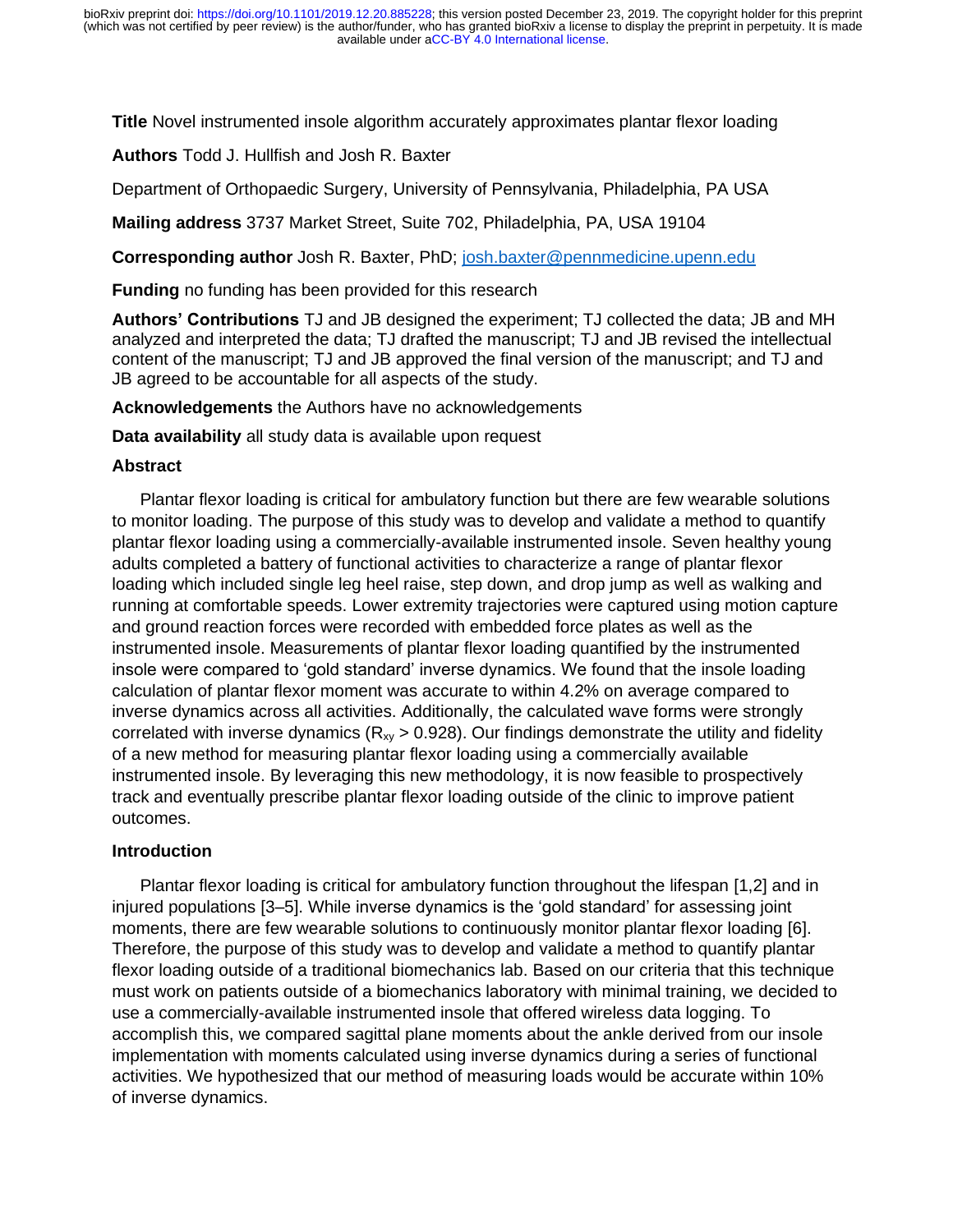available under [aCC-BY 4.0 International license.](http://creativecommons.org/licenses/by/4.0/) (which was not certified by peer review) is the author/funder, who has granted bioRxiv a license to display the preprint in perpetuity. It is made bioRxiv preprint doi: [https://doi.org/10.1101/2019.12.20.885228;](https://doi.org/10.1101/2019.12.20.885228) this version posted December 23, 2019. The copyright holder for this preprint

#### **Methods**

Seven healthy young adults (5 males, 2 females;  $31 \pm 4$  years; BMI 24.1  $\pm$  3.5) performed a battery of functional tasks after providing written informed consent in this IRB approved study. During these functional tasks, we acquired motion capture and force plate data to quantify plantar flexor loading and measured the interaction between the right foot and shoe using an instrumented insole. Briefly, subjects wore athletic shorts and lab standard running shoes (Air Pegasus, Nike, Beaverton, OR). Using a 12-camera motion capture system at 100 Hz (Raptor Series, Motion Analysis Corp, Santa Rosa, CA), we tracked the 3-dimensional trajectories of 28 retro-reflective markers that we placed on the lower extremities of each subject [7]. Briefly, we placed markers on bony-identifiable landmarks to scale constrained musculoskeletal models and additional markers on the lower extremity to track segmental kinematics during the functional tasks. We collected ground reaction forces at 1000 Hz using 3 embedded force plates (BP600900, Advanced Mechanical Technology, Inc., Watertown, MA). During the same test session, we also measured plantar loading of the right foot using a commercially available instrumented insole (Loadsol, Novel Electronics, St. Paul, MN, USA). The instrumented insole measured normal forces applied to 3 force sensing zones located under the rear-, mid-, and forefoot at 100 Hz (**Figure 1A**). We logged these data to a smart device (iPod Touch, Apple, Inc., Cupertino, CA) and synchronized the motion capture and instrumented insole data by matching peak foot loads collected from subjects as they swayed side to side.

Subjects performed a series of activities commonly used to evaluate plantar flexor function. We instructed participants perform single leg heel raises, step downs, counter movement jumps, and drop jumps as well as to walk and run at comfortable speeds. We selected these activities to characterize a range of plantar flexor loading magnitudes and rates as well as foot pitch angles. To quantify plantar flexor loading using a 'gold standard' technique, we used the motion capture and force plate data to solve the inverse dynamics problem at the right ankle joint. We scaled a generic musculoskeletal model to create subject specific models based on body weight and stature [7,8]. We then performed inverse kinematics and inverse dynamics to quantify plantar flexor loading during each activity.

To quantify the plantar flexor loading using the instrumented insole, we modeled each of the three force sensing zones as discrete one-dimensional force plates (**Figure 1B**). We assumed that the loads applied to each sensing zone were orthogonally directed. We also assumed that the centers of pressure of these forces were 50% of the anterior-posterior distance of the hindfoot and midfoot zones and 40% of the anterior-posterior distance of the forefoot zone. Because these centers of pressure locations do not change with respect to the ankle joint center, we applied a constant offset – measured as the distance from the most posterior aspect of the instrumented insole to the approximated ankle joint – to each of them to determine the moment arm of the load applied to each zone. Therefore, plantar flexor loading would be equal to the sum of the products of each zone moment arm and the applied load. To determine the fidelity of approximating plantar flexor loading using an instrumented insole, we calculated the peak loading errors, root mean square errors, and cross correlations, between the 'gold standard' inverse dynamics and our novel implementation of an instrumented insole.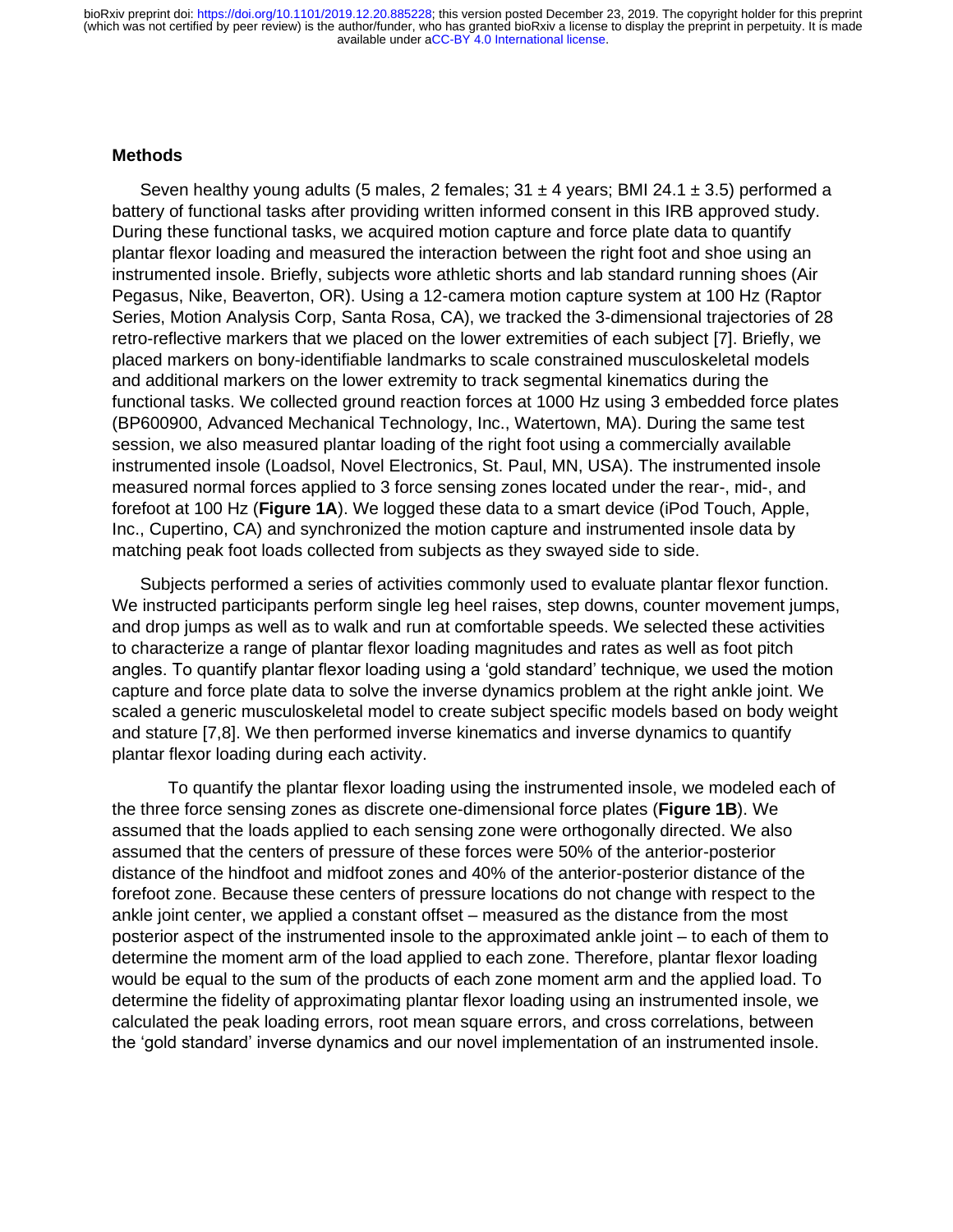## **Results**

We found that calculating peak plantar flexor loading using an instrumented insole was accurate to within 4.2% on average compared to the 'gold standard' inverse dynamics calculations across all activities (**Figure 2**). Additionally, the instrumented insole loading calculation produced waveforms that strongly correlated with motion capture approximations (R<sub>xy</sub> > 0.928, **Figure 3**). Similarly, the root mean square errors for the movements averaged less than 0.6% body weight body heights, which is approximately 8.4 N m for a 1.8 meter tall, 82 kg person. High impact movements generated the largest errors during weight acceptance (10% of movement) and were still within 7% of motion capture derived plantar flexor moments.

# **Discussion**

The purpose of this study was to validate a novel method for measuring plantar flexor loading outside of a traditional gait laboratory using a commercially available instrumented insole. Our findings demonstrate that simply calculating the weighted average of discretized plantar loads by sensor distances compare favorably with the motion capture (peak loading errors < 7%), the gold standard for biomechanical assessment during functional activities. While this type of instrumented insole has previously quantified loading magnitude and frequency [9–11], our study is the first to our knowledge to extend these plantar measurements to obtain motion capture quality measurements of joint level function.

Our measurements of plantar flexor loading compare favorably with reported tensiometer, inverse dynamics, and force buckle measurements during walking, running, and jumping [12– 14]. This builds confidence that our method does not sacrifice measurement fidelity while being relatively low-cost and simple to implement. However, there were several limitations to consider. This approach appears better suited for quantifying plantar flexor loading than dorsiflexion loading as we did not detect dorsiflexion loading during the early weight acceptance of the gait cycle (**Figure 3**). Additionally, due to the constraints of this instrumented insole, our approach only approximates sagittal joint loading. However, a similar discretized insole is available with medial and lateral sensing zones. Lastly, we controlled the footwear worn by all research subjects (Air Pegasus, Nike, Beaverton, OR), but our preliminary data integrating this insole into an immobilizing boot suggest that different footwear does not affect measurement fidelity.

Our findings demonstrate the utility and fidelity of a new method for measuring plantar flexor loading using a commercially available instrumented insole. Quantifying plantar flexor loading is critical for understanding athletic performance [1], mobility constraints in the elderly [2], and treating Achilles tendon injuries [15]. By leveraging this new methodology, it is now feasible to prospectively track and eventually prescribe plantar flexor loading outside of the clinic to improve patient outcomes.

# **Figure captions**

**Figure 1** (single column): The instrumented insole is divided into 3 discrete zones, the hind-, mid-, and forefoot (A). The load applied to each of these zones occurs at a constant distance from the ankle joint center (B). As a result, the moment about the ankle can be quantified as the sum of the products of the moment arm and force applied to each zone.

**Figure 2** (single column)**:** Measurements of peak plantar flexor loading from inverse dynamics (crosses) and the instrumented insole (dots) show good agreement across all activities we tested. The 95% confidence intervals for each measurement are represented with dashed lines.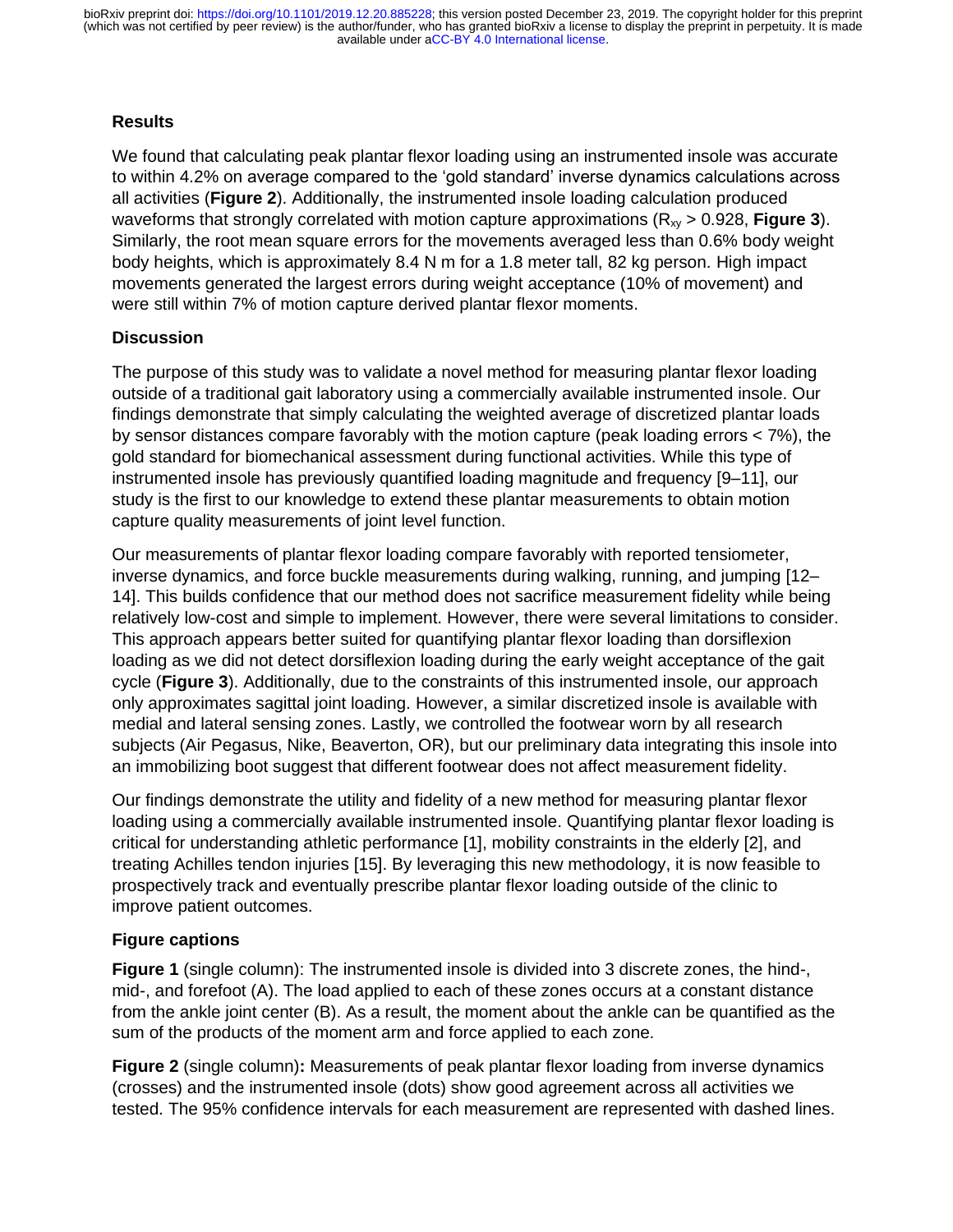These measurements were accurate to within 4.2% on average with less than 7% maximum error.

**Figure 3** (double column): Plantar flexor loading measured by the instrumented insole (dashed red curves) was compared to inverse dynamics (solid gold curves). These values were reported as a percentage of the plantar flexor moment that we normalized by subject height and weight. Plantar flexor loading is visualized as a 95% confidence interval of the tested subjects. The waveforms were compared using calculate root mean square errors (RMSE) across each movement and shown to be strongly correlated. These RMSE values are also reported as a percentage of subject height and weight. Cross correlation coefficients also show very strong agreement between the two measures.

## **References**

- [1] S.S.M. Lee, S.J. Piazza, Built for speed: musculoskeletal structure and sprinting ability, J. Exp. Biol. 212 (2009) 3700–3707. https://doi.org/10.1242/jeb.031096.
- [2] A. Graf, J.O. Judge, S. Õunpuu, D.G. Thelen, The effect of walking speed on lowerextremity joint powers among elderly adults who exhibit low physical performance, Arch. Phys. Med. Rehabil. 86 (2005) 2177–2183. https://doi.org/10.1016/j.apmr.2005.06.007.
- [3] J.R. Baxter, D.C. Farber, M.W. Hast, Plantarflexor fiber and tendon slack length are strong determinates of simulated single-leg heel raise height, J. Biomech. 86 (2019) 27–33. https://doi.org/10.1016/j.jbiomech.2019.01.035.
- [4] W.-C. Peng, Y.-H. Chao, A.S.N. Fu, S.S.M. Fong, C. Rolf, H. Chiang, S. Chen, H.-K. Wang, Muscular Morphomechanical Characteristics After an Achilles Repair, Foot Ankle Int. (2019) 1071100718822537. https://doi.org/10.1177/1071100718822537.
- [5] T.J. Hullfish, K.M. O'Connor, J.R. Baxter, Medial gastrocnemius muscle remodeling correlates with reduced plantar flexor kinetics fourteen weeks following Achilles tendon rupture, J. Appl. Physiol. 127 (2019) 1005–1011. https://doi.org/10.1152/japplphysiol.00255.2019.
- [6] J.A. Martin, S.C.E. Brandon, E.M. Keuler, J.R. Hermus, A.C. Ehlers, D.J. Segalman, M.S. Allen, D.G. Thelen, Gauging force by tapping tendons, Nat. Commun. 9 (2018) 1592. https://doi.org/10.1038/s41467-018-03797-6.
- [7] A.A. Slater, T.J. Hullfish, J.R. Baxter, The impact of thigh and shank marker quantity on lower extremity kinematics using a constrained model, BMC Musculoskelet. Disord. 19 (2018) 399. https://doi.org/10.1186/s12891-018-2329-7.
- [8] A. Seth, J.L. Hicks, T.K. Uchida, A. Habib, C.L. Dembia, J.J. Dunne, C.F. Ong, M.S. DeMers, A. Rajagopal, M. Millard, S.R. Hamner, E.M. Arnold, J.R. Yong, S.K. Lakshmikanth, M.A. Sherman, J.P. Ku, S.L. Delp, OpenSim: Simulating musculoskeletal dynamics and neuromuscular control to study human and animal movement, PLOS Comput. Biol. 14 (2018) e1006223. https://doi.org/10.1371/journal.pcbi.1006223.
- [9] A.T. Peebles, L.A. Maguire, K.E. Renner, R.M. Queen, Validity and Repeatability of Single-Sensor Loadsol Insoles during Landing, Sensors. 18 (2018) 4082. https://doi.org/10.3390/s18124082.
- [10] K.E. Renner, D.B. Williams, R.M. Queen, The Reliability and Validity of the Loadsol® under Various Walking and Running Conditions, Sensors. 19 (2019) 265. https://doi.org/10.3390/s19020265.
- [11] W. Seiberl, E. Jensen, J. Merker, M. Leitel, A. Schwirtz, Accuracy and precision of loadsol® insole force-sensors for the quantification of ground reaction force-based biomechanical running parameters, Eur. J. Sport Sci. 18 (2018) 1100–1109. https://doi.org/10.1080/17461391.2018.1477993.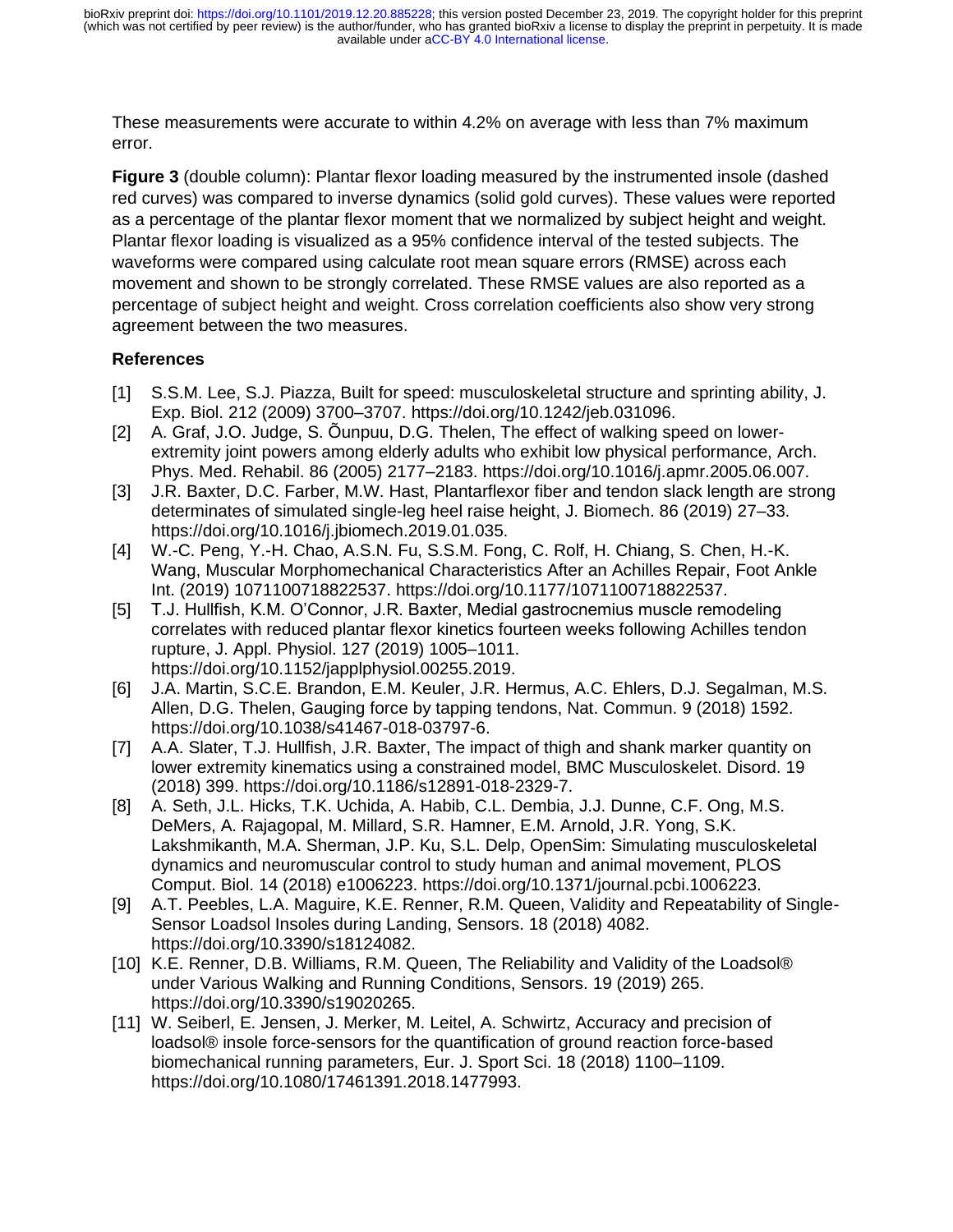- [12] T. Almonroeder, J.D. Willson, T.W. Kernozek, The Effect of Foot Strike Pattern on Achilles Tendon Load During Running, Ann. Biomed. Eng. 41 (2013) 1758–1766. https://doi.org/10.1007/s10439-013-0819-1.
- [13] S. Fukashiro, P.V. Komi, M. Järvinen, M. Miyashita, In vivo Achilles tendon loading during jumping in humans, Eur. J. Appl. Physiol. 71 (1995) 453–458.
- [14] E.M. Keuler, I.F. Loegering, J.A. Martin, J.D. Roth, D.G. Thelen, Shear Wave Predictions of Achilles Tendon Loading during Human Walking, Sci. Rep. 9 (2019) 1–9. https://doi.org/10.1038/s41598-019-49063-7.
- [15] S. Aufwerber, A. Heijne, K. Grävare Silbernagel, P.W. Ackermann, High Plantar Force Loading After Achilles Tendon Rupture Repair With Early Functional Mobilization, Am. J. Sports Med. 47 (2019) 894–900. https://doi.org/10.1177/0363546518824326.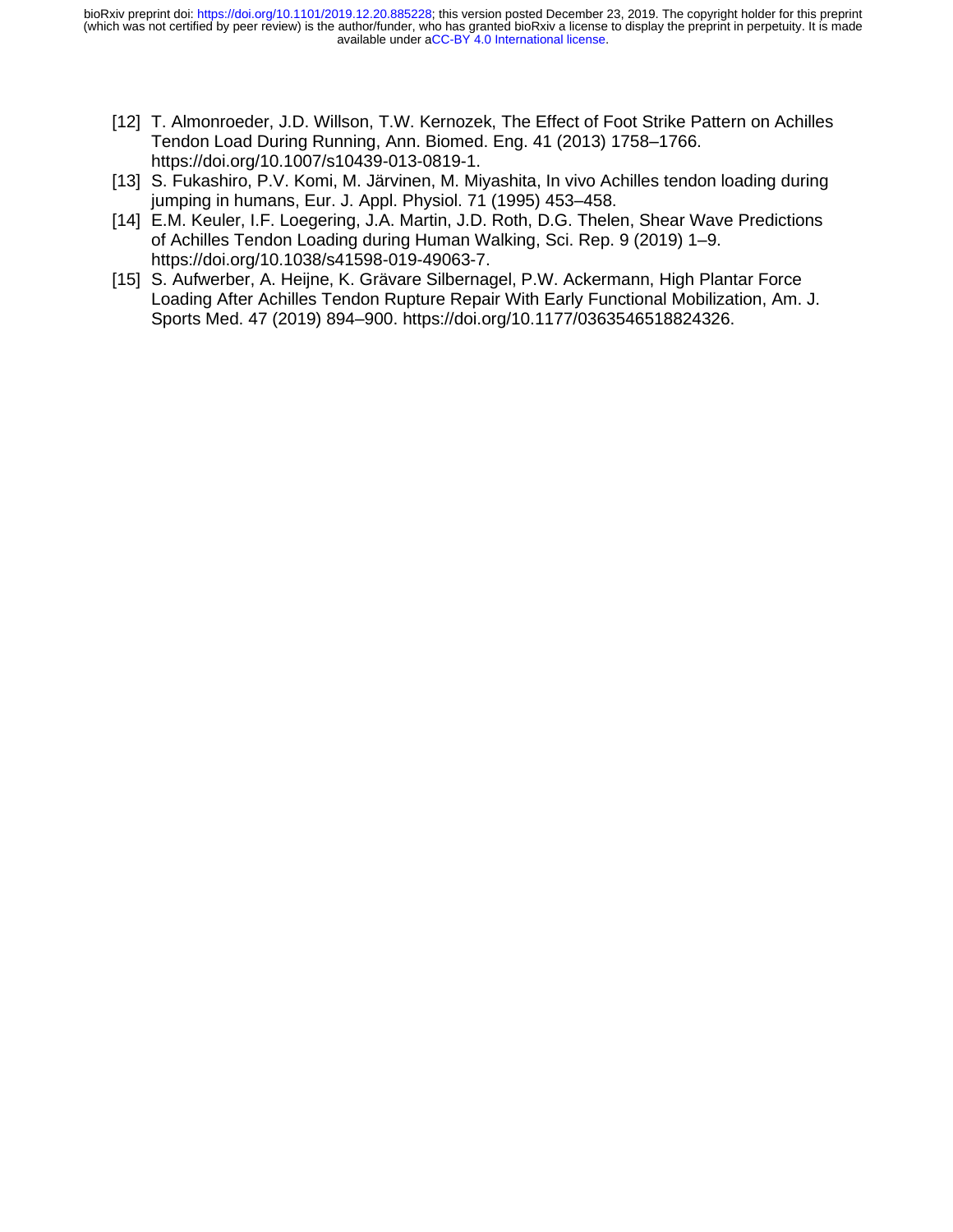#### 3-part instrumented insole

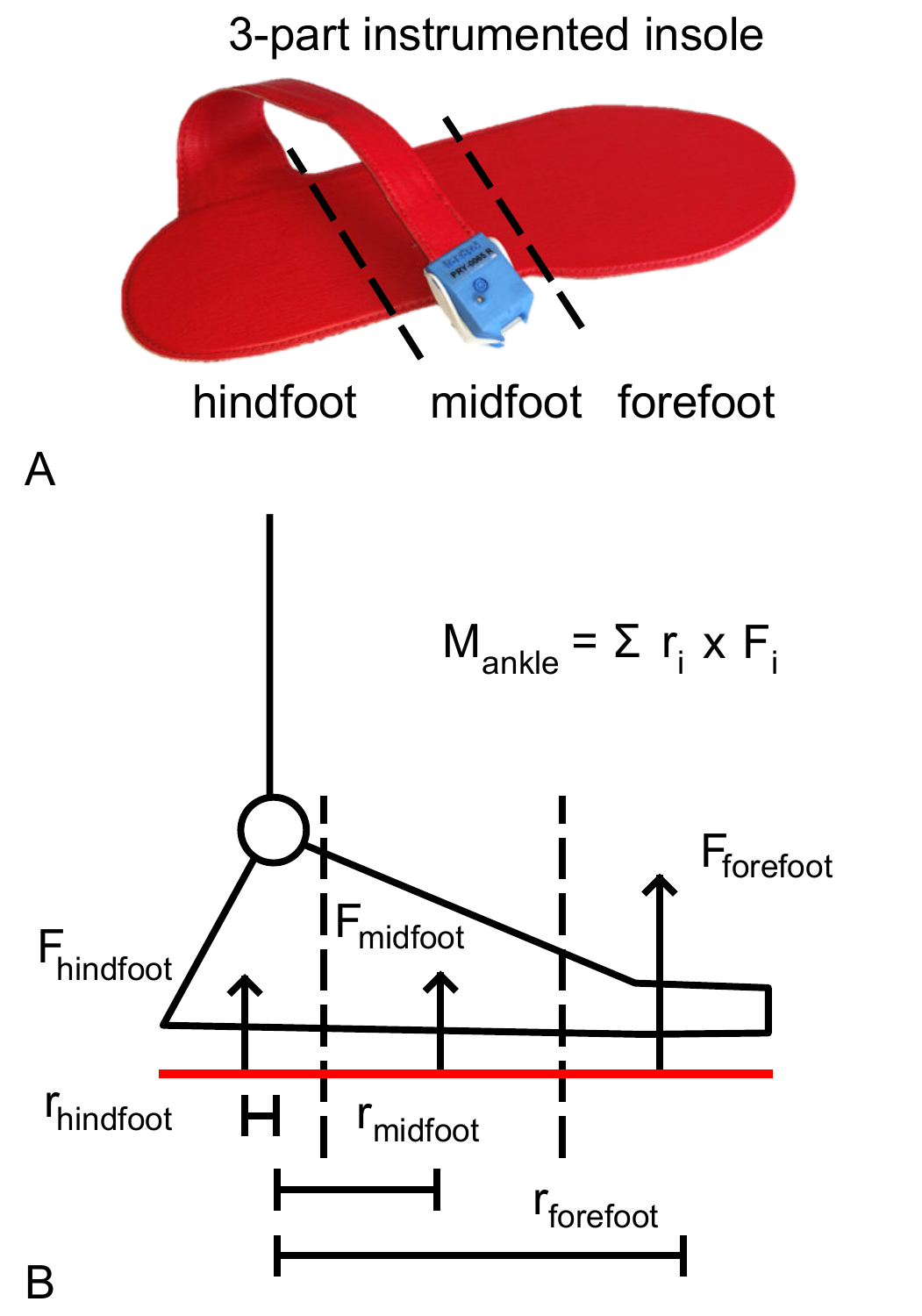